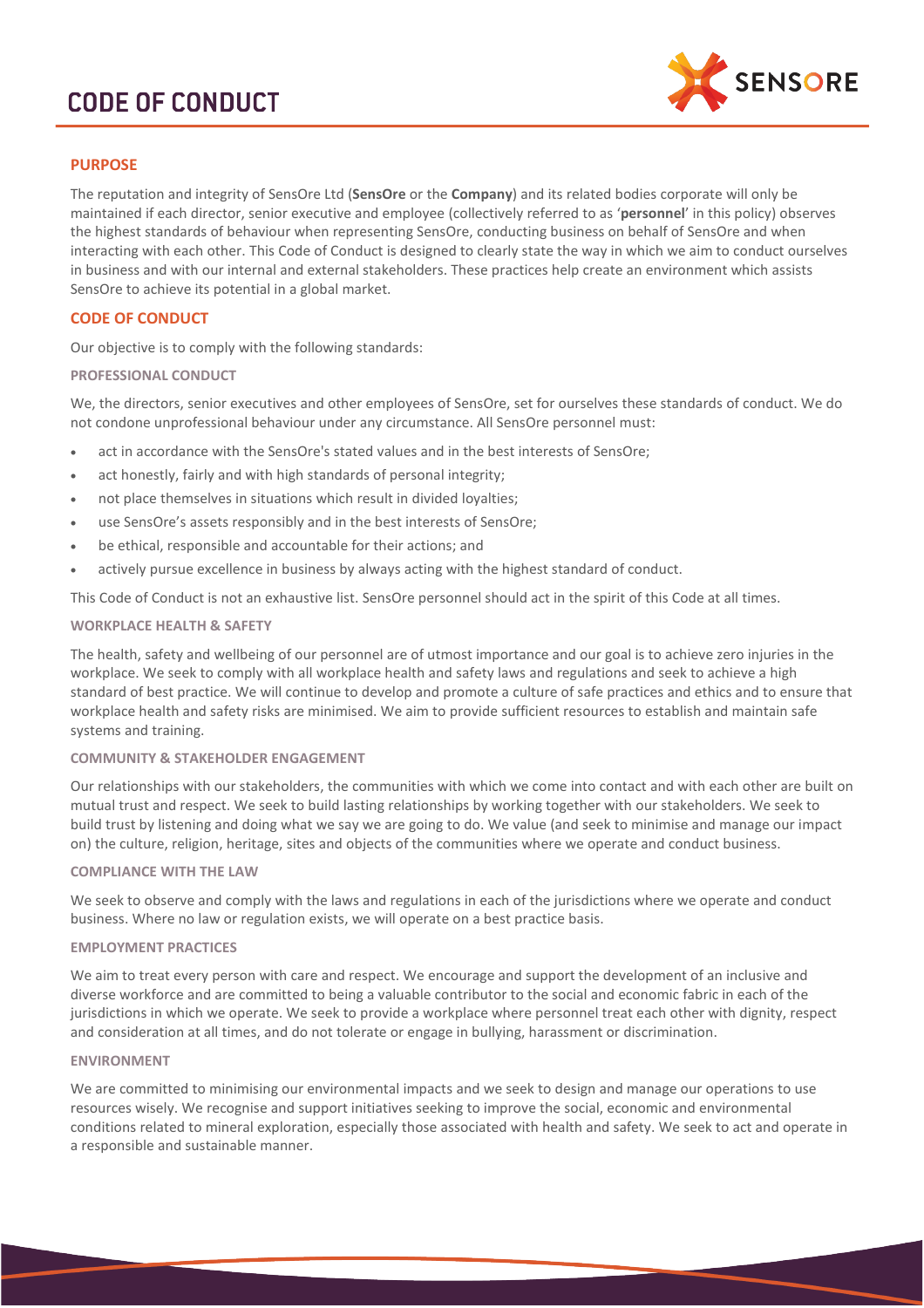

#### **COMMUNICATIONS**

We seek to communicate with our shareholders and stakeholders in a timely, accurate and accessible manner. We are open and accountable and aim to ensure that information is consistent and complete and provides a true and fair view. We encourage our shareholders and stakeholders to interact with us and we seek to make our communications as clear and accessible as possible. Wherever feasible, we encourage electronic communications in place of hardcopy communications.

#### **FINANCIAL REPORTING**

We seek to ensure that information recorded by us is done so honestly and accurately and that our internal systems comply with relevant financial, legal and regulatory requirements. All accounting and financial records must accurately reflect the Company's assets, liabilities, profits and losses and must be adequately protected from destruction or tampering.

### **CONFIDENTIAL INFORMATION, PRIVACY & INTELLECTUAL PROPERTY**

We value the importance of protecting the Company's confidential information as well as the confidential information of other companies and individuals. When working with confidential information, all personnel must ensure that any papers, files or other media are safeguarded, stored securely and are only accessed by authorised persons. Any intellectual property rights of the Company which personnel may contribute during employment vest with the Company (unless mutually agreed otherwise) and may not be used for any separate purpose without the prior written approval of the Company.

#### **CONFLICT OF INTEREST**

Personnel must not engage in activities that would conflict with, or could appear to conflict with, their ability to perform their duties for the Company. Divided loyalties and biased decision-making may arise when our private interests conflict directly or indirectly with our obligations to the Company, or when we receive benefits from a person doing or seeking to do business with the Company which could be seen as creating an obligation to someone other than the Company. Specifically, personnel must not take advantage of:

- the property or information of the Company or its customers for personal gain or to cause detriment to the Company or its customers; and
- their position or the opportunities arising therefrom for personal gain.

All personnel must disclose and deal appropriately with any potential or apparent conflicts of interest.

#### **BRIBERY AND CORRUPTION**

Personnel must not engage in any activity that involves bribery, the payment of secret commissions or other improper inducements, either on behalf of the Company or by others wishing to do business with the Company. The exercise of improper influence or attempting to gain an improper advantage is strictly prohibited. All personnel are expected to act in accordance with our anti-bribery & corruption policy.

#### **CUSTOMERS & SUPPLIERS**

Customer and supplier satisfaction is critical to the Company's success. We will endeavour to respect the rights of, and deal fairly and professionally with, customers and suppliers. It is our policy to identify and manage risks associated with our products and services and to deliver what we have agreed or contracted to deliver.

## **COMPLIANCE**

This code of conduct acts as guidance for all personnel. The Company has adopted a number of policies which support this code. These policies provide further guidance and information and should be read in conjunction with the code. Copies of this code and the policies will be distributed to all personnel. Management strives to ensure that the code of conduct is observed in both word and spirit by all who represent the Company.

Personnel are encouraged to raise matters of concern and material breaches of this code with executive management or the board immediately. Appropriate measures of disciplinary action may be taken against anyone who violates this code and brings the Company's reputation into disrepute.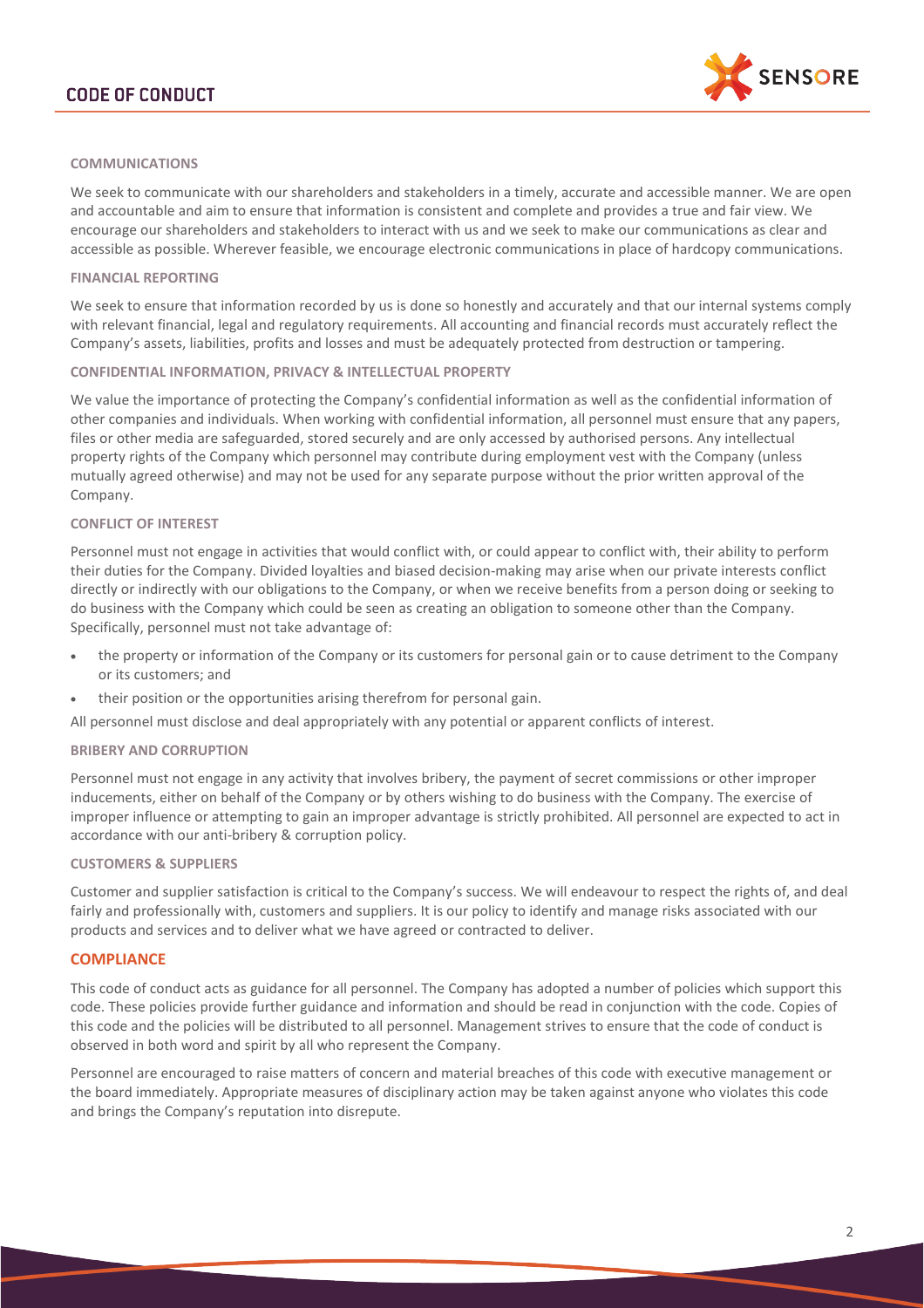

The board has overall responsibility for ensuring this code complies with the Company's legal and ethical obligations, and that all personnel receive appropriate training on their obligations under the code. The chief executive officer has primary and day-to-day responsibility for implementing this code and for monitoring its use and effectiveness. Management at all levels are responsible for ensuring those reporting to them are made aware of and understand this code. All personnel are responsible and accountable for undertaking their duties in a manner consistent with this code.

# **APPLICATION & REVIEW**

This policy applies to all personnel engaged by the Company and under the Company's operational control. All personnel are responsible for supporting and maintaining the Company's corporate culture and integrity. We expect our suppliers, contractors and consultants to uphold the same standards.

This code will be periodically reviewed to ensure that it is effective and continues to meet the needs of the Company.

#### **QUESTIONS**

Any questions about this policy should be directed to the company secretary.

## **APPROVED AND ADOPTED**

This policy was approved and adopted by the board.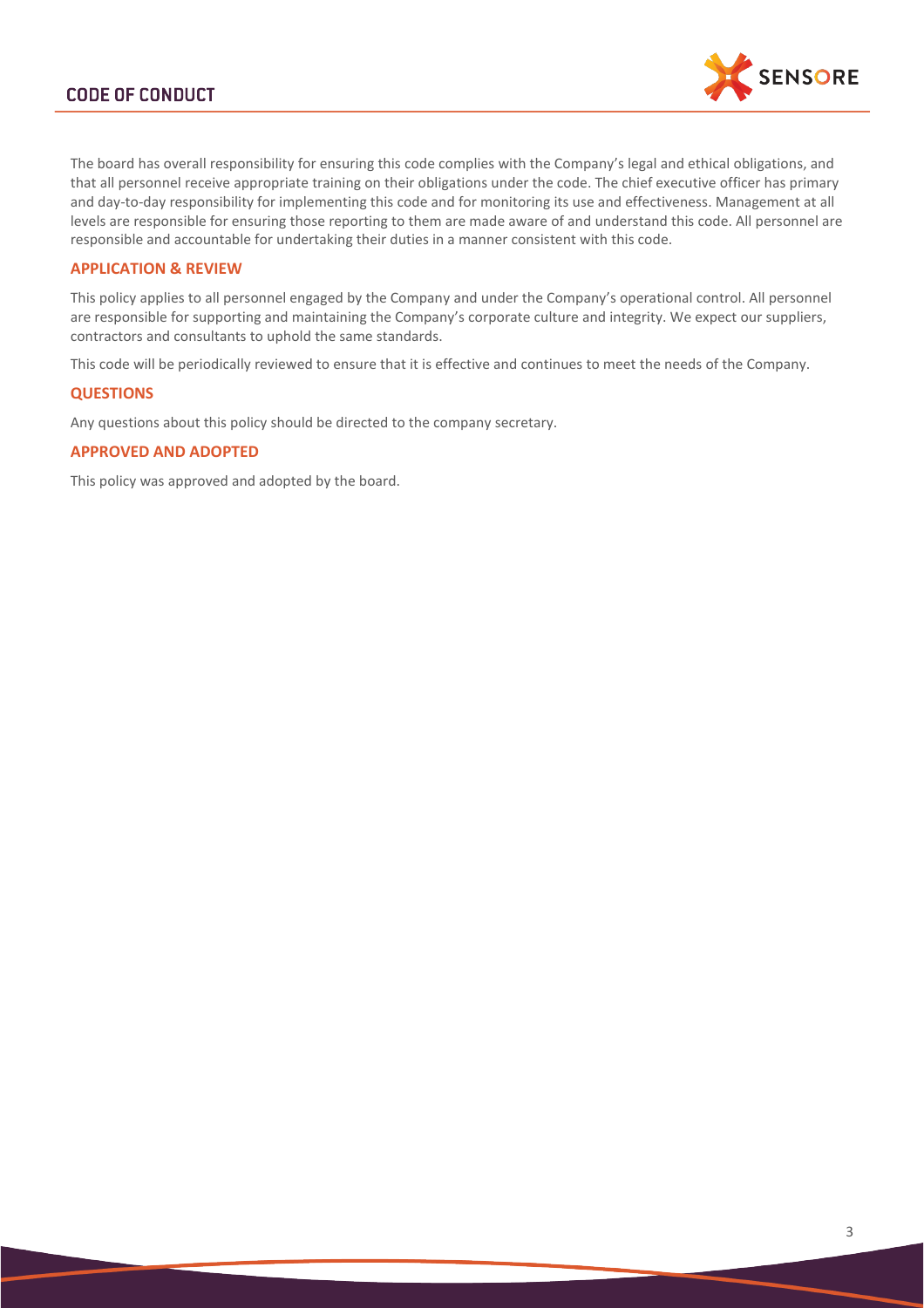

# **APPENDIX**

## **VISION**

Discovering more with Artificial Intelligence (AI) enhanced exploration

# **MISSION**

SensOre aims to become the top performing minerals targeting company in the world through deployment of AI / Machine Learning (ML) technologies.

#### **VALUES**

- Always be innovative and forward looking
- Treat partners with respect
- Move quickly to capture opportunities
- Create an environment that provides challenging work, conducive to learning
- Achieve outcomes for all stakeholders